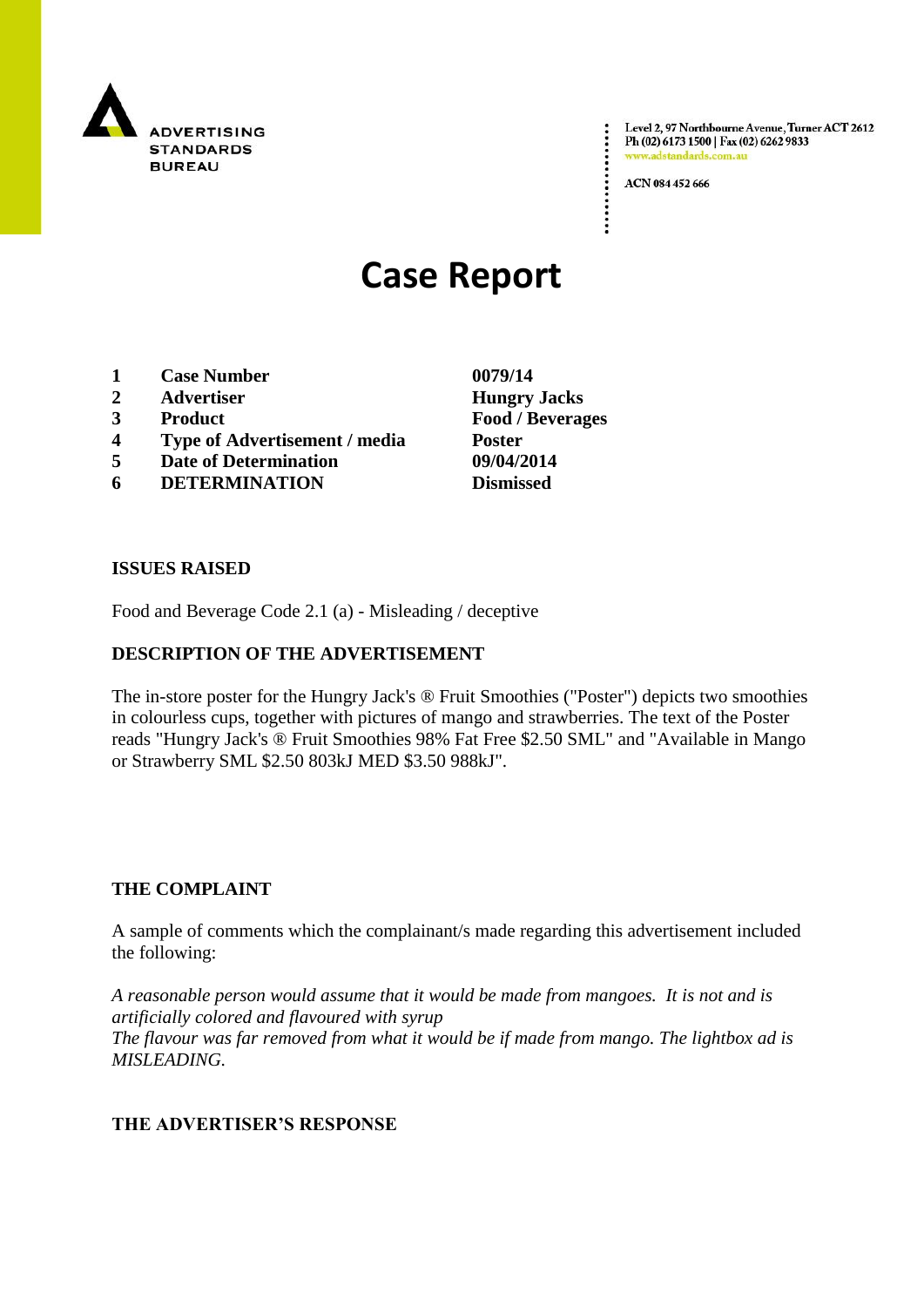Comments which the advertiser made in response to the complainant/s regarding this advertisement include the following:

*Hungry Jack's® takes complaints about its advertising seriously and endeavours to be a responsible advertiser.*

*In respect of the AANA Food & Beverages Advertising & Marketing Communications Code ("Food and Beverages Code"), we note the provisions of section 2.1, 2.3 and 2.6, which provides that:*

*2.1 Advertising or Marketing Communications for Food or Beverage Products shall be truthful and honest, shall not be or be designed to be misleading or deceptive or otherwise contravene Prevailing Community Standards, and shall be communicated in a manner appropriate to the level of understanding of the target audience of the Advertising or Marketing Communication with an accurate presentation of all information including any references to nutritional values or health benefits.*

*2.3 Advertising or Marketing Communications for Food or Beverage Products that include what an Average Consumer, acting reasonably, might interpret as health or nutrition claims shall be supportable by appropriate scientific evidence meeting the requirements of the Australia New Zealand Food Standards Code.*

*2.6 Advertising or Marketing Communications for Food or Beverage Products including claims relating to material characteristics such as taste, size, content, nutrition and health benefits, shall be specific to the promoted product/s and accurate in all such representations.*

*In relation to section 2.1 of the Food & Beverages Code, including in particular the complainant's concern that the Mango Smoothie is not be made from mangos, the Mango Smoothie Mix from which the product is made does in fact contain a significant amount of real mango. Attached is the product specification for the Mango Smoothie Mix, which is supplied by Trisco Foods Pty Ltd. As noted in the specification, the Mango Smoothie Mix*

*contains 32% mango puree. Similarly, the Strawberry Smoothie is made from a mix which contains 14.5% strawberries (and attached is the product specification for Strawberry Smoothie Mix). Contrary to the complainant's assertion that the Mango Smoothie is not made from mangoes, the Mango and Strawberry Smoothie Mixes do in fact contain and are made from real fruit. In light of the above, the Poster is in its entirety, truthful and honest, is neither misleading or deceptive (nor designed to be misleading or deceptive) and does not contravene Prevailing Community Standard. The Poster displays the mandatory kilojoule content claim as required in under NSW, SA and ACT food legislation, and does not make any claims in respect health benefits.*

 *In respect of section 2.3 and 2.6 of the Food & Beverages Code, we confirm that the 98% Fat Free claim is supported by evidence, meets the requirements of the Australia New Zealand Foods Standards Code ("FSC") (including in particular the claim conditions set out in Standard 1.2.7 (Nutrition, Health and Related Claims)), is specific to the promoted*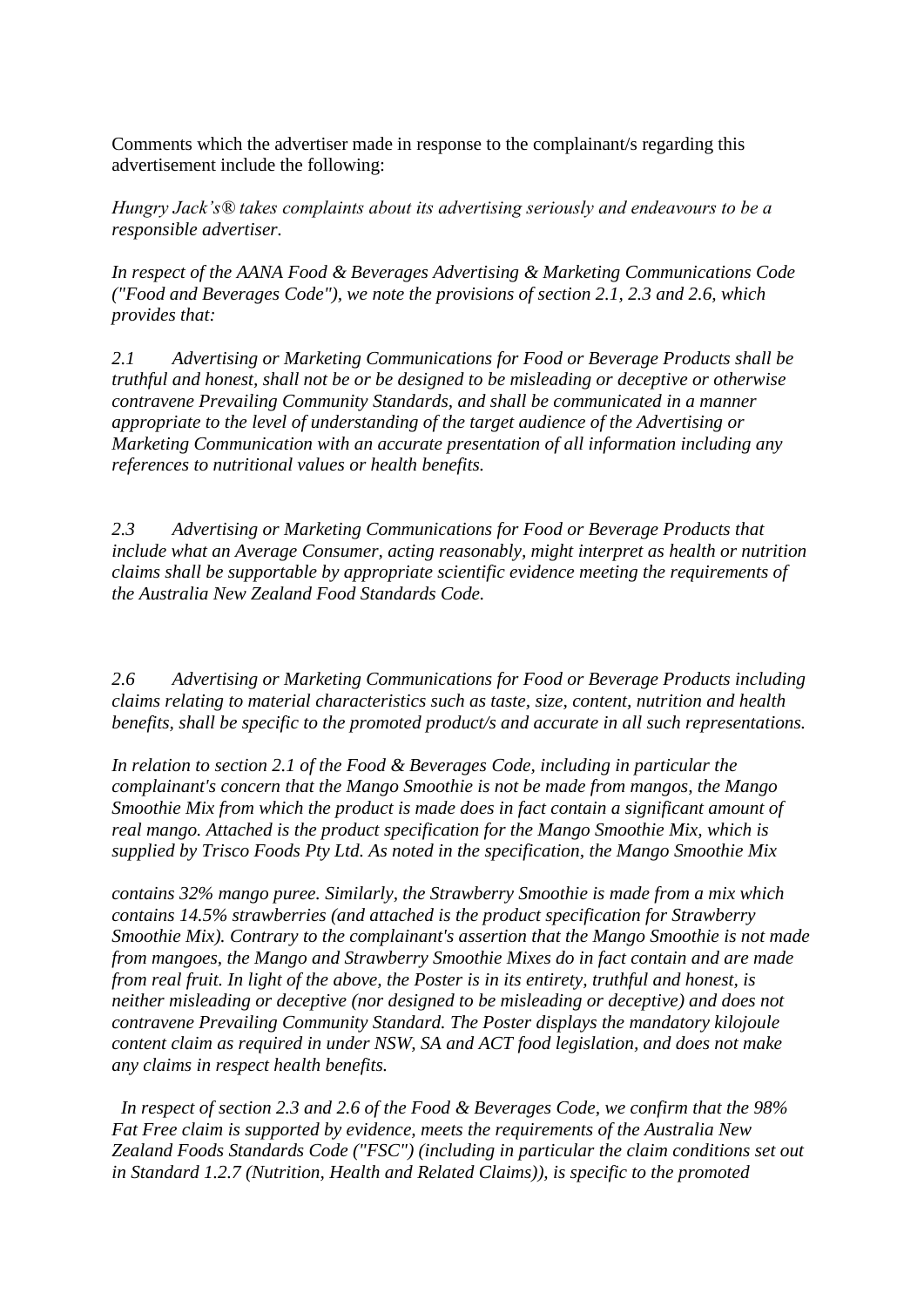*products and accurate in all such representations. In particular, we confirm that the Mango and Strawberry Smoothies each contain only 1.01% fat by weight (i.e. is more than 98% fat free). More nutritional information can be obtained from the Hungry Jacks website at http://www.hungryjacks.com.au/images/pdf/NutriGuide.pdf.*

*In respect of the other provisions of the Food & Beverages Code, we note that the Poster:*

*(i) makes no comments regarding the importance (or otherwise) of healthy or active lifestyles and diets nor encourages excess consumption;*

*(ii) as described above, the fat free claim is supportable by evidence and is in compliance with the FSC;*

*(iii) does not contain any nutritional or health related comparisons;*

*(iv) does not make any reference to consumer taste or preference tests;*

*(v) does not make any claims regarding material characteristics not specific to the promoter product;*

*(vi) does not appear in segments o media devoted to general, sports news or current events; and*

*(vii) is not portrayed as a substitute for meals.*

*Whilst we note that the Board will review the advertisement in its entirety against Section 2 of the Advertiser Code of Ethics, we note that the Poster:*

*(i) does not portray people or depict material in a way which discriminates against or vilifies a person or section of the community on any account;*

- *(ii) does not employ sexual appeal in any manner;*
- *(iii) does not present or portray violence;*
- *(iv) does not contain sex, sexuality or nudity;*
- *(v) does not contain any inappropriate language; and*

*(vi) does not depict material contrary to prevailing community standards on health and safety.*

*As noted above, the Poster and the Hungry Jack's® Fruit Smoothies are not directly primarily toward, targeted toward and do not have principal appeal to, children As such, the*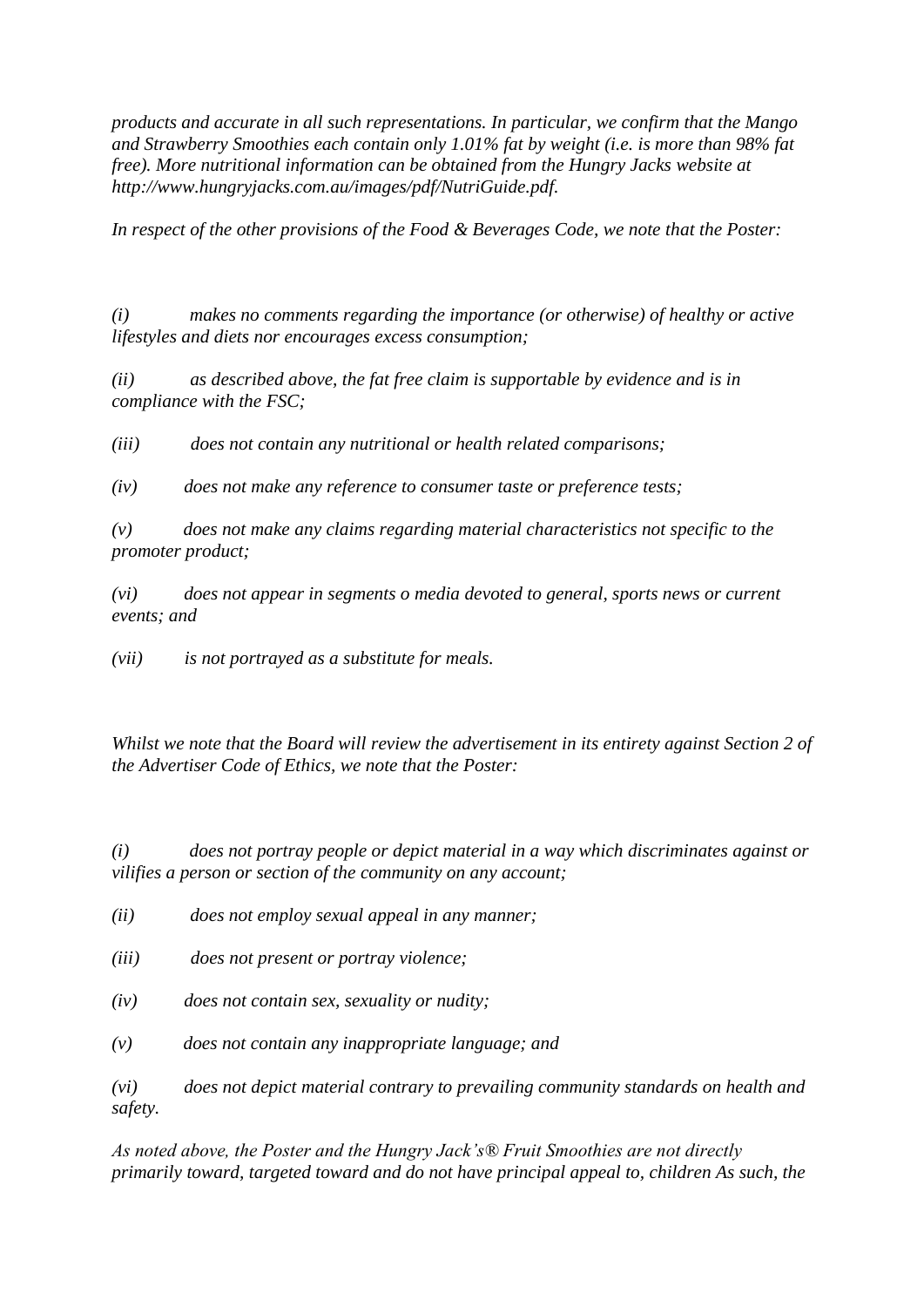*AANA Code For Advertising & Marketing Communications to Children, Australian Food and Grocery Council Responsible Children's Marketing Initiative and Australian Quick Service Restaurant Industry Code for Responsible Advertising and Marketing to Children do not apply.*

*In light of the above, we submit that the complaint should be dismissed.*

## **THE DETERMINATION**

The Advertising Standards Board ("the Board?) considered whether this advertisement breaches the Australian Quick Service Restaurant Industry Initiative for Responsible Advertising to Children (the "QSR Initiative") and the AANA Food and Beverages Advertising and Marketing Communications Code (the "Food Code?). The Board noted the complainant's concerns that the advertisement is misleading in its suggestion that the smoothies are made from mango and strawberry.

The Board viewed the advertisement and noted the advertiser"s response.

The Board noted that the objectives of the QSR Initiative are to:

Reduce Advertising and Marketing Communications to Children for food and beverage products that do not represent healthier choices;

Use Advertising and Marketing Communications to Children to help promote healthy dietary choices and healthy lifestyles amongst Australian children……

The Board noted that the QSR Initiative applies to "Advertising or Marketing Communications which, having regard to the theme, visuals and language used, are directed primarily to Children and are for food and/or beverage products." Under this initiative children means "persons under the age of 14 years of age."

The Board noted that the promotion includes images of the two flavours of fruit smoothies ie: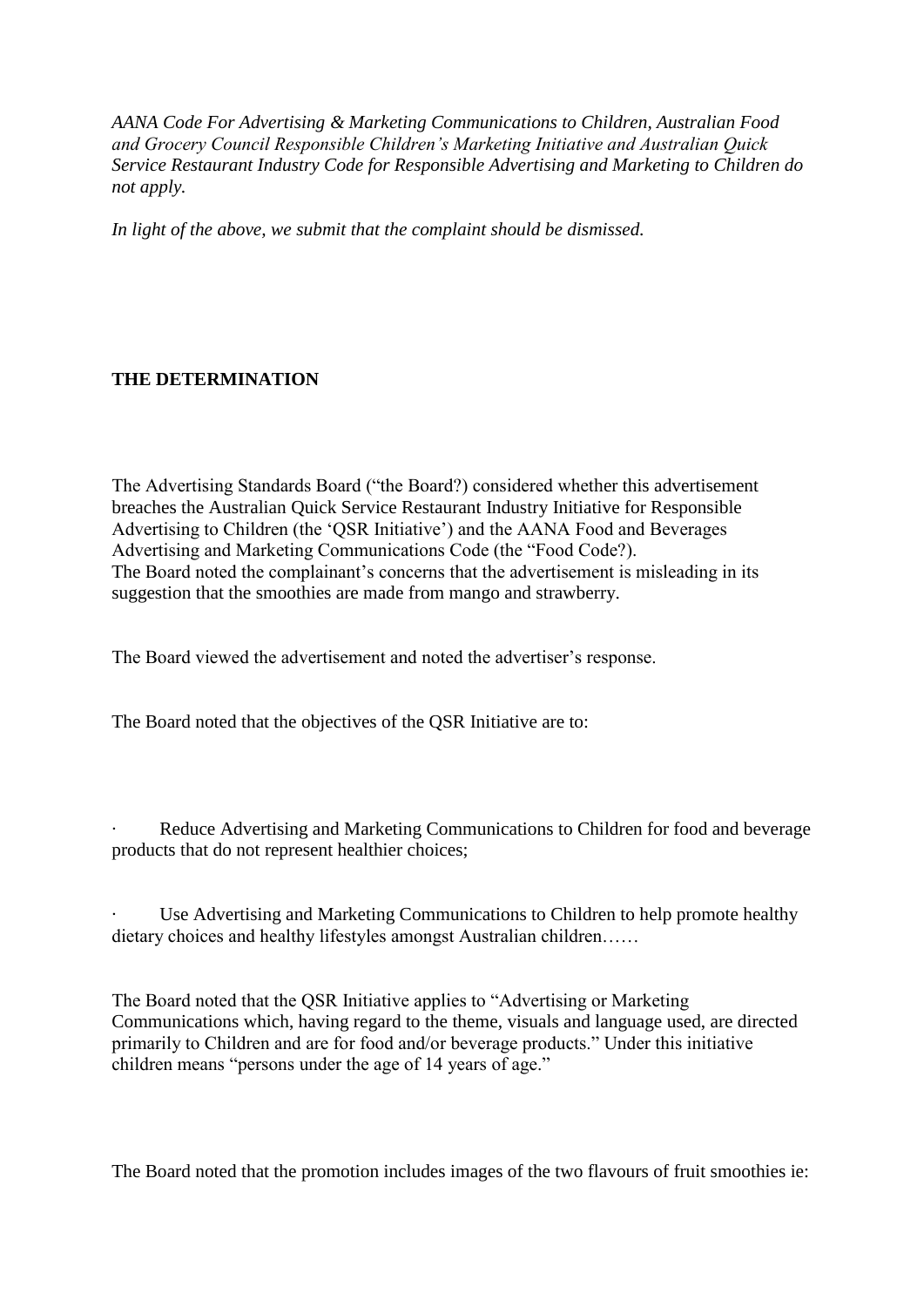Mango and Strawberry. The text on the poster reads "Fruit Smoothies 98% Fat Free \$2.50 sml. Available in Mango or Strawberry" and the price and the kilojoule content are included.

The Board noted that the advertisement was displayed as an in store poster and also as part of the in store behind counter menu. The Board considered that the advertisement does appear in a location that would be viewed by children. The Board also considered that the advertisement itself does not depict material that is inherently attractive to children and that the customers more likely to notice and then order the products pictured in the poster would be older teenagers and adults.

The Board considered that this advertisement is not directed primarily to children under 14 and therefore that the provisions of the QSR Initiative do not apply.

The Board noted that the product advertised is food and that therefore the provisions of the AANA Food and Beverages Advertising and Marketing Communications Code (the Food Code) apply. In particular the Board considered section 2.1 of the Food Code which provides: 'Advertising or marketing communications for food ...shall be truthful and honest, shall not be or be designed to be misleading or deceptive or otherwise contravene prevailing community standards, and shall be communicated in a manner appropriate to the level of understanding of the target audience of the Advertising or Marketing Communication with an accurate presentation of all information including any references to nutritional values or health benefits.'

The Board noted the advertiser"s response that Smoothie mix from which the product is made, contains 32% mango puree and 14.5% strawberry puree. Based on the advertiser"s response and the product specification sheets provided to the Board, the Board considered that the advertisement was not designed to mislead or deceive and did provide information that was truthful and honest.

The Board noted the claim about the fat free component of the product.

The Board noted that the 98% fat free statement is supported by evidence and meets the requirements of the Australia New Zealand Food Standards Code, specifically the requirements relating to fat free claims.

The Board considered that overall the most likely interpretation of the advertisement is that the product is low in fat and that it does contain fruit and in the Board"s view these claims are not deceptive or misleading.

Based on the above the Board considered that the advertisement was not misleading or deceptive in that the promotion did not claim that the product was made of real mango or strawberry, as indicated by the complainant and did not contravene prevailing community standards on healthy eating.